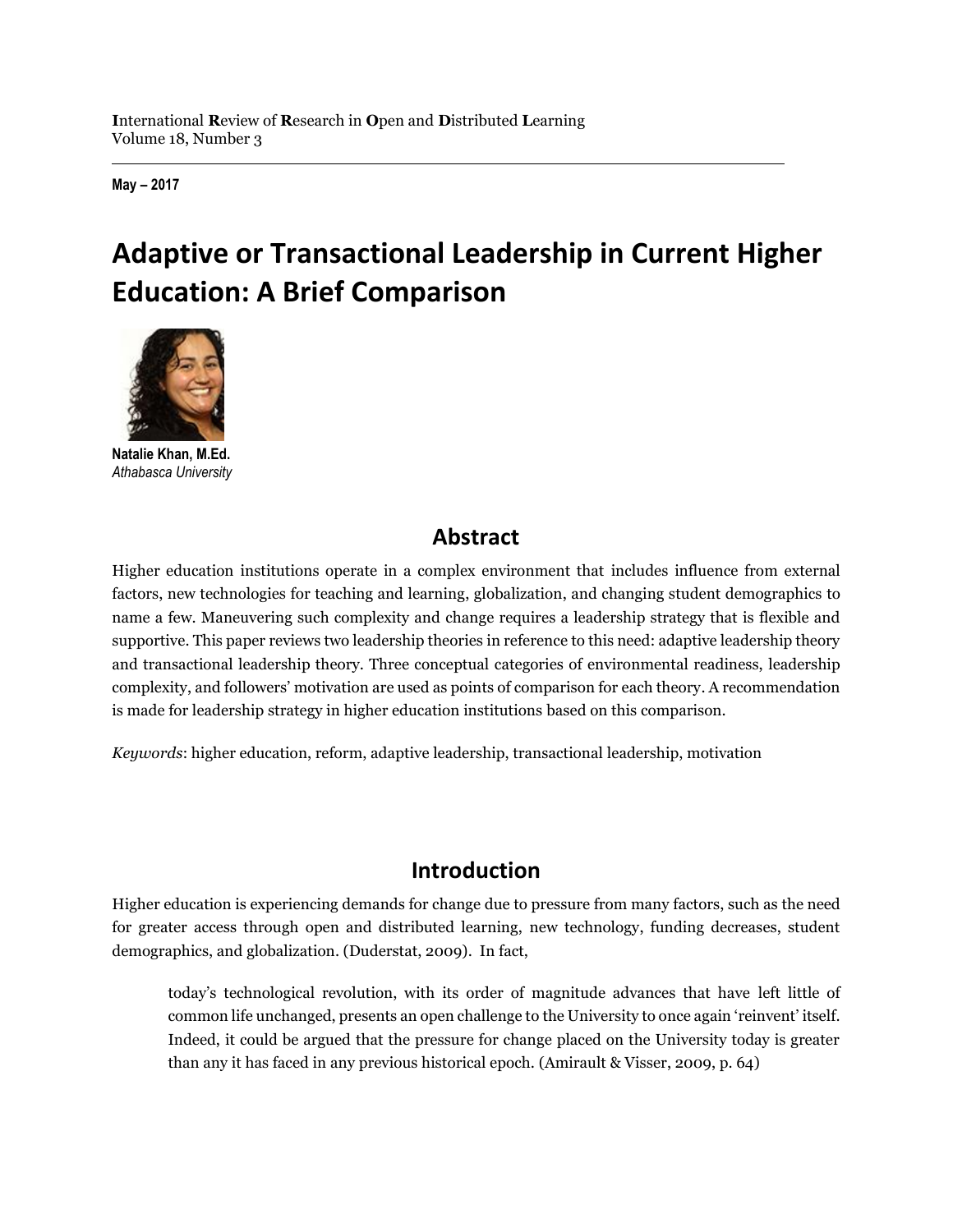Because of this, higher education institutions need to adopt a leadership approach that will allow them to be flexible and responsive to change. This can be aided by support from a leadership theory that will guide them in leading others and making decisions.

Leading with a plan for dealing with change, then, is a requirement. An adaptive leadership approach takes a holistic view of leadership by focusing on both leader-follower relationships and any potential external issues. Adaptive leadership allows institutions to properly plan for change and consider many factors affecting the complex nature of the leadership relationship. To explicate this assertion, we evaluate adaptive leadership in reference to a commonly used, traditional leadership theory; transactional leadership. To begin the evaluation process, a description of both adaptive and transactional leadership is provided. Then a comparison of both theories, based on three conceptual categories of environmental readiness, leadership complexity, and followers' motivation is provided. A recommendation is made outlining the most effective leadership theory for education institutions to implement based on the environment in which they operate.

## **Leadership Theories Defined**

#### **Adaptive Leadership**

Adaptive leaders do not just make changes, they carefully recognize potential changes in the external environment and consider the best path that will positively affect the organization. According to Yukl and Mahsud (2010) "flexible and adaptive leadership involves changing behavior in appropriate ways as the situation changes" (p.1). Adaptive leaders look not only at the leader-follower relationship, but also consider external factors in the environment within which leaders and followers operate (Glover, Rainwater, Jones, & Friedman, 2002).

Adaptive leadership allows leaders to mobilize "people to tackle tough challenges and thrive" (Heifetz, Linsky, & Grashow, 2009, p. 14). Adaptive leaders are adept in knowing what the problems are, defining them carefully, and finding appropriate solutions. Critics of adaptive leadership state that even though this theory is effective for organizations planning for change, many organizations are actually resistant to an adaptive leadership approach (Yukl & Mahsud, 2010). This is because adaptive leadership challenges beliefs, values, and norms, which may lead individuals to resist the ideas and changes that emerge from an adaptive leadership approach (Yukl, 2010). However, adaptive leadership considers all factors that affect an organization, by properly planning for a changing world, which makes an adaptive leadership approach useful and valid in dynamic societies.

#### **Transactional Leadership**

Transactional leadership theory is widely used in educational institutions. According to Avolioi, Walumbwa, and Weber (2009), transactional leadership is "largely based on the exchange of rewards contingent on performance" (p.427). Transactional leadership focuses on the leader-follower relationship. It is commonly used in education in the relationship between instructors and students. Students are required to complete projects, assignment, or tests and if they perform well, they will be awarded good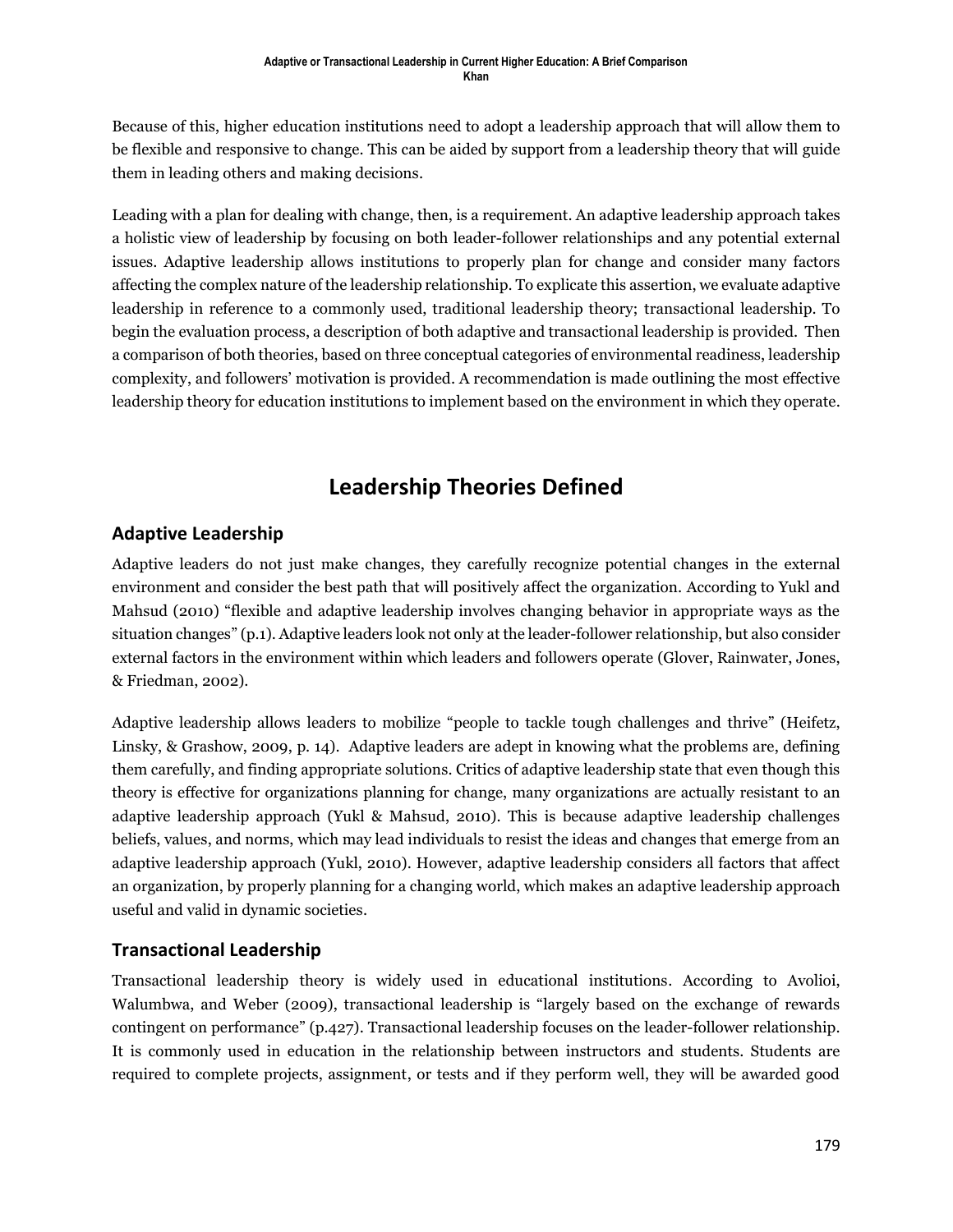marks or the ability to pass. This process may be an easy extension to the performance requirements in education institutions outside the classroom.

Now that these leadership theories have been defined, both leadership theories are discussed based on environmental readiness.

#### **Environmental Readiness**

Cleveland-Innes (2012) states that "change in education to accommodate broader societal change embodies new ways of thinking about access to education, economic issues, accountability, technology in the teaching-learning process, and, most importantly, leadership" (p. 1). It is important that educational institutions have a practical and useful leadership strategy to help navigate through environmental changes. Adaptive leadership supports educational institutions to navigate through change because it does not rely on previous experience alone to address problems, but rather looks at current challenges to determine resolution. This is effective because organizations will avoid taking the same actions previously made; hence they will be more open to adjusting as the situation requires. Adaptive leaders recognize the best solution to address problems based on current realities rather than actions based on the past.

In terms of environmental readiness, transactional leadership is less likely to consider potential situational or environmental changes in an organization because it focuses on leader-follower interactions and not external factors (Avolioi et al., 2009). Given this, where external factors are not considered, there is more of a chance that decisions will be made without all factors being considered, leading to poor decision making.

In the next section each leadership theory's ability to handle complex situations will be reviewed.

#### **Handling Complex Situations**

The leadership process itself has many competing values and, therefore, is more complex and difficult than traditionally thought (Yukl & Mahsud, 2010). Educational institutions are also complex organizations that have many, even competing, internal and external factors that need to be considered when leading and making decisions. Education institutions need to choose a leadership strategy that takes into account the difficult nature of leadership and individual, current, and organizational complexity.

Adaptive leadership can be implemented in complex situations where the leader-follower relationship is attended to, but so are all environmental, cultural, and societal factors that will affect leaders and followers (Glover, Rainwater, Jones, & Friedman, 2002). An adaptive leadership approach will help facilitate organizations to adapt to potential changes by encouraging collective learning and collaboration by the organizations members (Yukl & Mahsud, 2010). Adaptive leaders focus on working with all members to elicit change for the greater good of an organization. As such, adaptive leadership theory will help education intuitions achieve their vision through agreed-upon ideas and direction.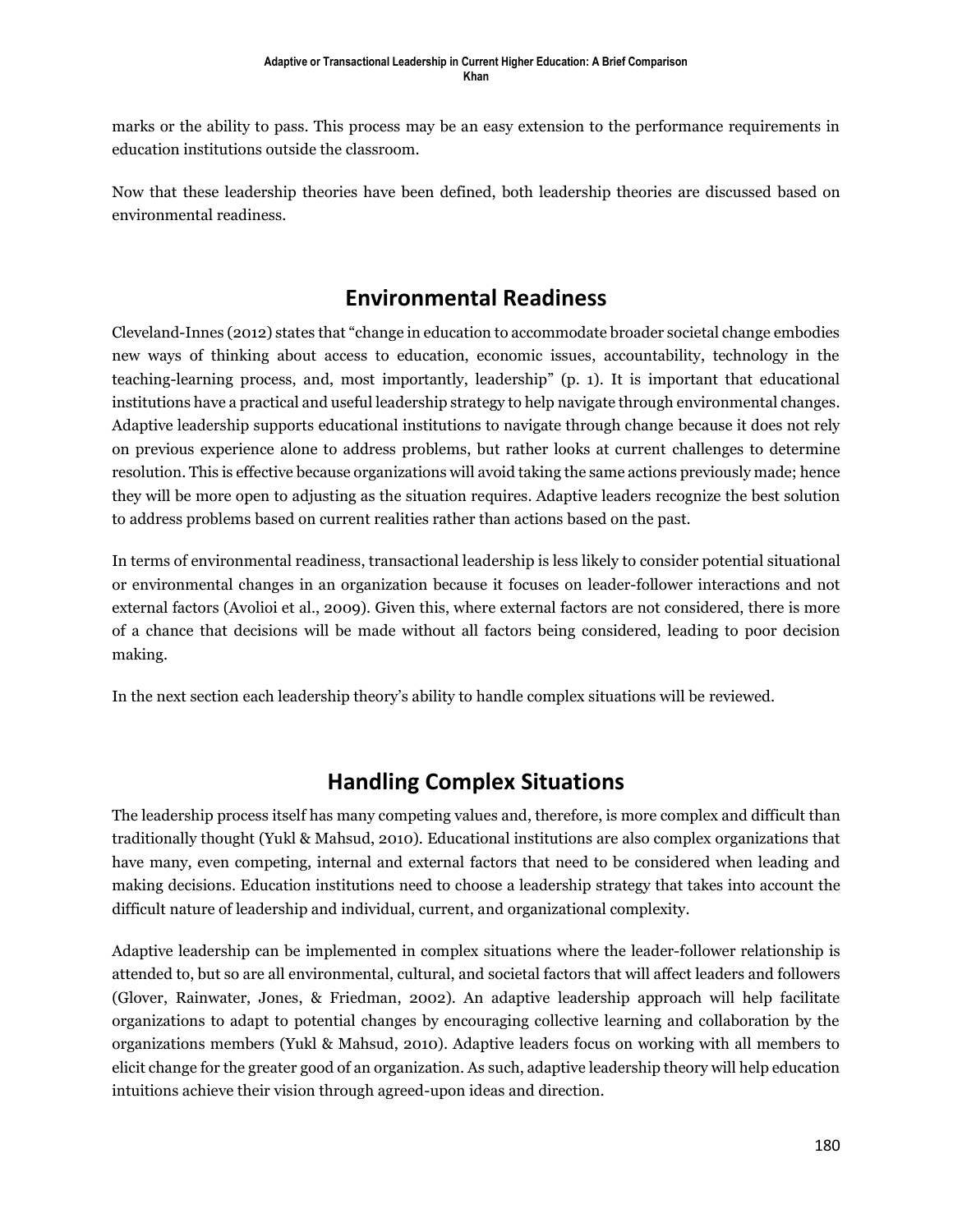#### **Adaptive or Transactional Leadership in Current Higher Education: A Brief Comparison Khan**

Transactional leadership rest on behaviorist views of human activity. Leaders are those in positions of power, providing rewards and punishments (carrots and sticks) as part of leader-follower relations. This supports adherence to policy, regulations, and the status quo. However, this type of engagement limits the opportunity "to capture the complexity of leadership processes in modern organizations" (Yukl & Mahsud, 2010, p.83). Where there is failure to consider the bigger picture, incomplete planning results. According to Benjamin (2016), transactional leaders have an "over-reliance on a single approach, and unwillingness to discuss, or even consider, the ideas of others, which limits a leader's creativity and his ability to adjust if things go wrong" (Benjamin, 2016, p.1). Without flexibility and willingness to change strategies as internal or external issues arise, transactional leadership is seen as less effective for complex educational organizations.

#### **Leadership Theories Capabilities to Motivate**

Motivation plays an important role in education; for the student, the faculty, and the administrators. Motivating students to achieve success is an activity for all faculty, creating an awareness about motivation among the rank and file that may not be present in other types of organizations. Adaptive leadership creates follower motivation by taking into account individual needs and goals. It goes beyond instant rewards, helps develop followers' abilities, and provides challenges. Yukl and Mahsud (2010) indicate that adaptive leaders will motivate followers by: understanding their values, recognizing if they are struggling and need assistance, delegating responsibilities, and including followers in the analysis and decision making process. In a case study by Lewis (2014), an owner used adaptive leadership successfully to help an organization navigate around external issues. In this case, the leader chose adaptive leadership to help keep performance up and employees motivated because the previous use of a reward incentive was unsuccessful.

Transactional leadership provides followers a reward for achieving a set target. However, transactional leadership is only motivating on a base level and fails to motivate individuals beyond the set goal; nor does it advance individual development (Transactional Leadership Advantages and Disadvantages, 2016). Transactional leaders tend not to recognize or praise individuals' contributions beyond the goal that was set for the initial incentive, nor do they give an incentive for going beyond the achieved target (Benjamin, 2016). Followers may become demotivated or may not strive for higher achievements because of the lack of praise for greater achievement by the transactional leader, which would be a disadvantage for educational institutions. Transactional leaders focus solely on the reward and benefit systems and fail to address or change their approaches if followers be unable to achieve their targets (Benjamin, 2016).

It is now important to consider how these theories discussed may apply in educational institutions in the 21st century.

#### **Recommendations**

The three conceptual categories discussed above provide a foundation for comparison of adaptive and transactional leadership in reference to contemporary educational institutions. Transactional leadership is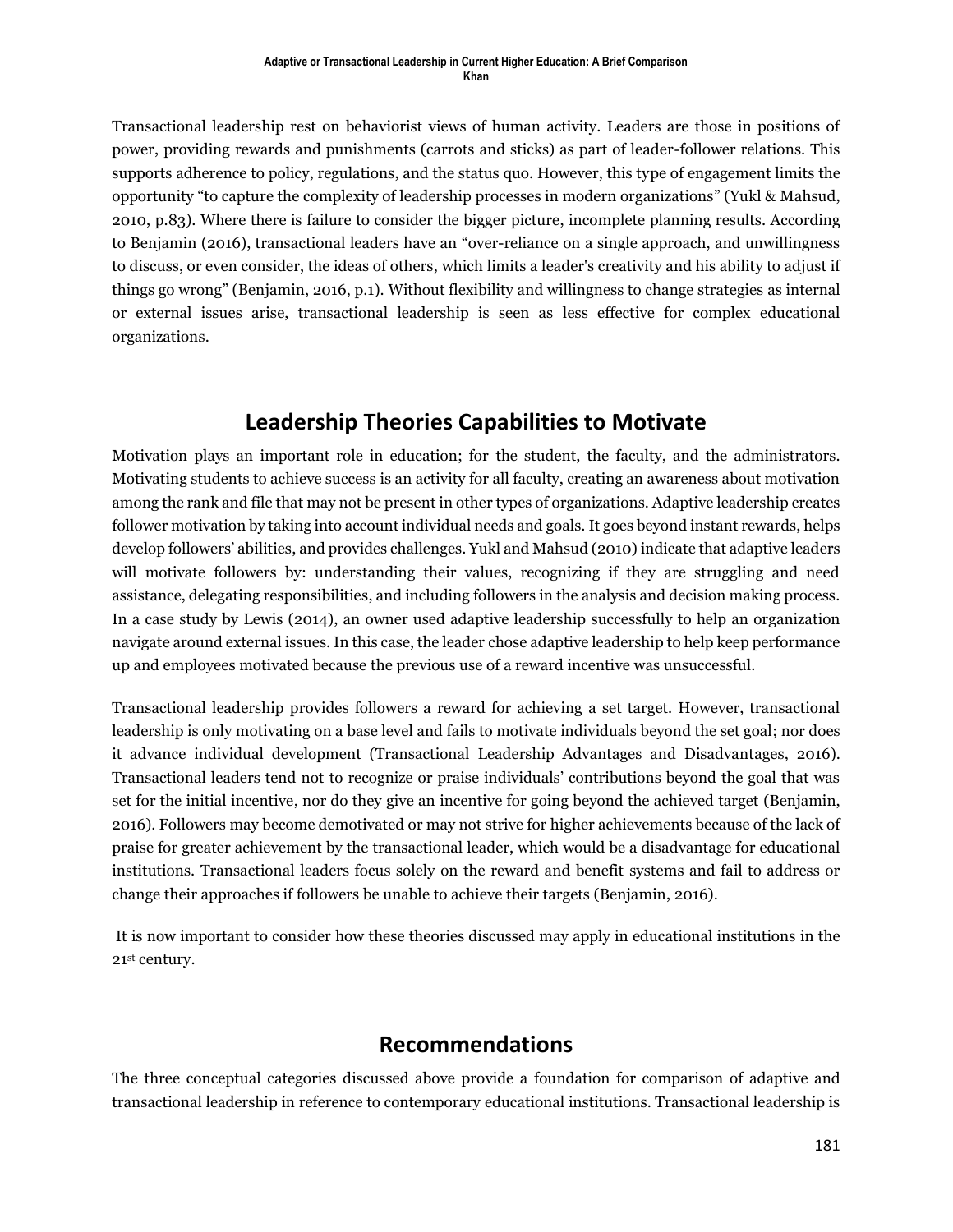extremely effective in motivating followers to achieve goals. However, it has been questioned as an effective way to motivate followers beyond the initial goals set for them. Additionally, transactional leadership does not consider external or situational issues but focuses on leader-follower relationships. This is a necessary but insufficient set of actions for shaping contemporary higher education.

As identified above, adaptive leadership is effective in specific situations where change has occurred; it may not be effective in managing the status quo. However, it can be argued that in today's society, change is ubiquitous and educational institutions need strategies to respond to the demands of such change. An adaptive leadership approach allows institutions to consider situations uniquely and select actions based on what is needed currently rather than on past traditions. For these reasons, an adaptive leadership approach may be more valuable as a leadership approach in current educational institutions.

## **Conclusion**

After comparing adaptive and transactional leadership, we submit that neither leadership theory can address all required actions in contemporary education institutions, but that adaptive leadership is flexible, takes into account current complexities, and is highly motivating for followers. Adaptive leadership takes a holistic view of leadership by focusing on both the leader-follower relationship and environmental issues. For these reasons, adaptive leadership strategy is more a more appropriate choice, when choosing between these two theories, for educational institutions to employ. The flexibility and orientation toward change offered by adaptive leadership theory provides strategy to respond to demands for change in reference to the need for greater access through open and distributed learning, new technology, funding decreases, student demographics, and globalization.

#### References

- Amirault, R. J., & Visser, Y. L. (2009). The university in periods of technological change: A historically grounded perspective. *Journal of Computing in Higher Education, 21*(1), 62-79.
- Avolioi, B., Walumbwa, F., & Weber, T. J. (2009). Leadership: Current theories, research, and future directions. *Management Department Faculty Publications, 37.* Retrieved from <http://digitalcommons.unl.edu/managementfacpub/37>
- Benjamin, T. (2016). Transactional leadership limitations [Blog post]. Retrieved from <http://smallbusiness.chron.com/transactional-leadership-limitations-35903.html>
- Cleveland-Innes, M. (2012). Editorial: Who needs leadership? Social problems, change, and education futures. *The International Review of Research in Open and Distance Learning*, *13*(2), 232-235. Retrieved from<http://www.irrodl.org/index.php/irrodl/article/view/1226/2174>